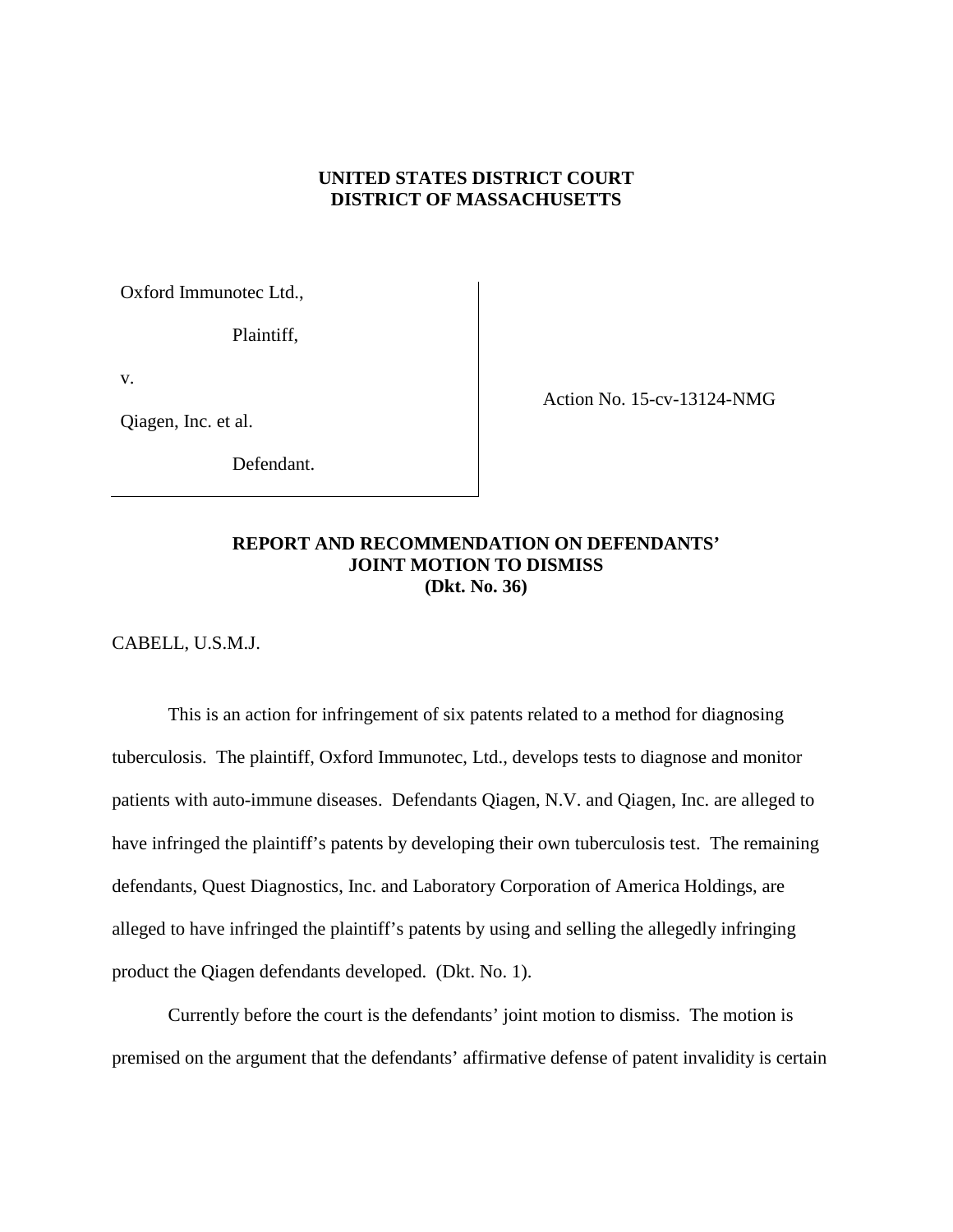to succeed because the plaintiff's patents are drawn to a law of nature. As discussed below, I recommend that the motion be allowed in part and denied in part.

# **I. SCIENTIFIC BACKGROUND AND PATENTS[1](#page-1-0)**

An antigen is a molecule produced by a pathogen (*e.g.,* bacteria), that produces an immune response in the host organism. In the human immune system, T-cells are white blood cells that can recognize pathogens by recognizing the antigens that the pathogens produce. A T-cell that has seen a particular pathogen is "antigen-experienced." When it encounters that pathogen again, it will activate to fight it. One part of that activation is the production of cytokines, which are small proteins that have a specific effect on the interactions and communications between cells. The cytokines produced by T-cells signal other types of cells in the immune system, which respond to the site of the infection to assist in attacking the responsible pathogen.

*Mycobacterium tuberculosis* ("*M. tuberculosis*") is the bacterium that causes tuberculosis (TB). *M. tuberculosis* produces a unique protein (*i.e.,* antigen) called ESAT-6. ESAT-6, like all proteins, is composed of a chain of peptides, which are naturally occurring chains of two or more amino acids.

The patents-in-suit teach a method for *in vitro* diagnosis of TB. *In vitro* diagnosis occurs in a test tube outside the human body. In contrast, the prevailing method of diagnosing TB is an *in vivo* skin test where TB antigens are injected into the patient's arm.

The plaintiff's test uses specified concentrations of eight peptides that are components of ESAT-6. The peptides are synthetic (*i.e.,* made in a lab), but their amino acid makeup is the

<span id="page-1-0"></span><sup>&</sup>lt;sup>1</sup> The facts in this section are taken from the plaintiff's complaint and the patents-in-suit, which are attached as exhibits to the complaint. (Dkt. No. 1). As it is required to do at the motion to dismiss stage, the Court accepts the facts alleged by the plaintiff as true. Because there has not yet been a claims construction hearing in this case, the Court construes all patent claims in the manner most favorable to the plaintiff as the non-moving party.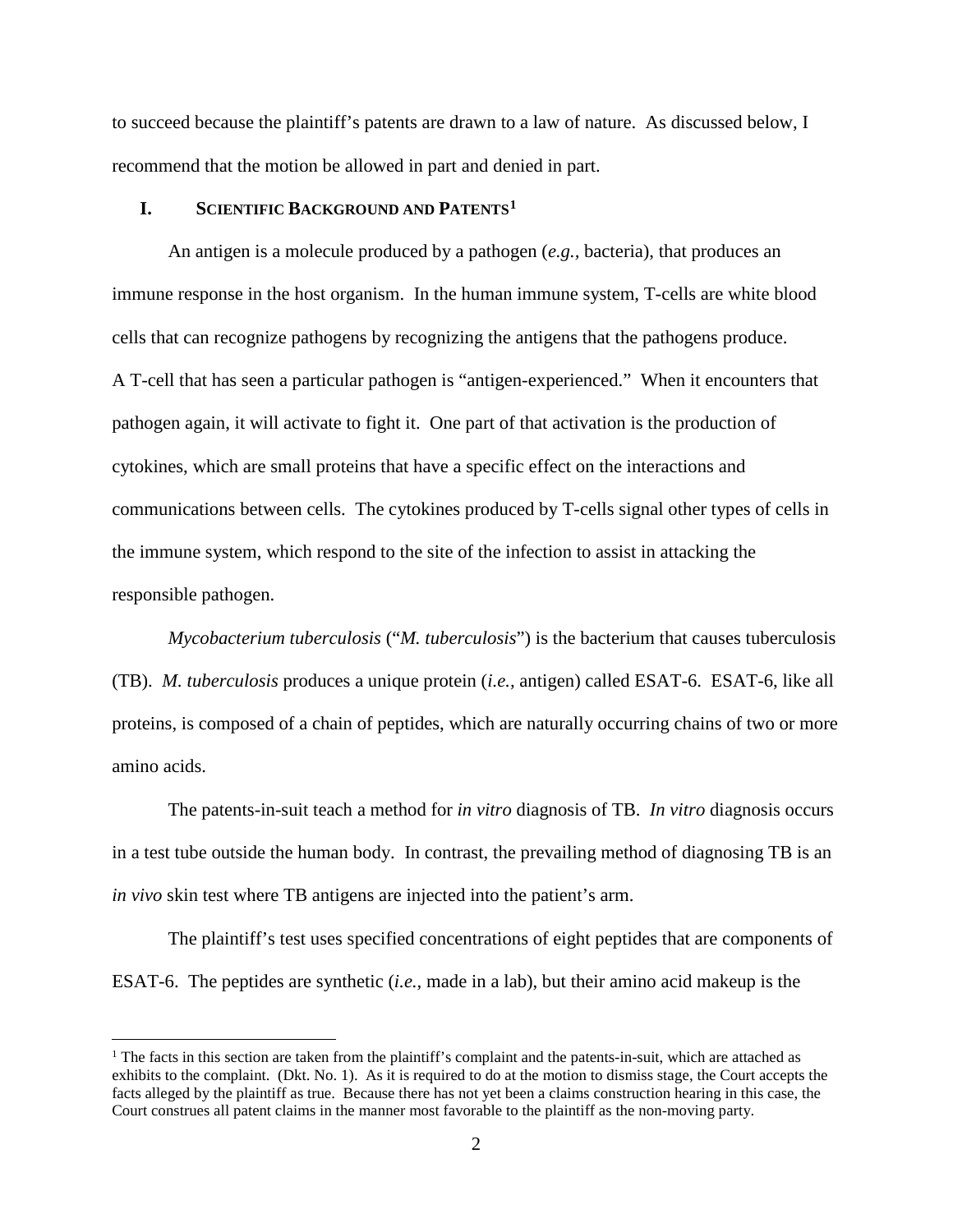same as the peptides that occur naturally in ESAT-6. The eight-peptide panel is "contact [ed]" with "a population of T cells from the host" and it is "determin<sup>[ed]</sup> *in vitro* whether T cells in the T cell population show a recognition response to the panel by detecting an IFN- γ [interferon gamma] secretion from the T cells." In other words, the eight peptides are mixed with the test subject's blood in a test tube and the doctor observes whether the T cells produce cytokines, a response that occurs only if the T cell has seen *M. tuberculosis* before.

Before the plaintiff developed its *in vitro* blood test, there was no such *in vitro* diagnostic test for TB in common use. Instead, there were two standard methods for diagnosing TB. The Mantoux tuberculosis skin test (TST), involves injecting a small amount of TB protein derivative into a patient's forearm and then observing the injection site 48 to 72 hours after the injection. A positive TST test indicates that a patient has been infected with TB bacteria. A sputum culture – collecting and culturing phlegm from the upper respiratory tract – is used to determine whether an infected patient actually has TB as distinguished from a latent infection. The patented *in vitro* test is superior to prior *in vivo* skin tests because it is faster, more convenient, less dependent on the administering physician's subjective judgment, and has a lower rate of false positives.

The complaint asserts that the defendants have infringed six of the plaintiff's patents. United States Patent No. 7,632,646, entitled "Tuberculosis Diagnostic Test" ("the'646 patent"), was issued on December 15, 2009. United States Patent No. 7,901,898, entitled "Tuberculosis Diagnostic Test" ("the '898 patent"), was issued on March 8, 2011. United States Patent No. 8,216,795, entitled "Tuberculosis Diagnostic Test" ("the '795 patent"), was issued on July 10, 2012. United States Patent No. 8,507,211, entitled "Tuberculosis Diagnostic Test" ("the '211 patent"), was issued on August 13, 2013. United States Patent No. 8,617,821, entitled "Assay Method for Peptide Specific T-Cells" ("the '821 patent"), was on December 31, 2013. United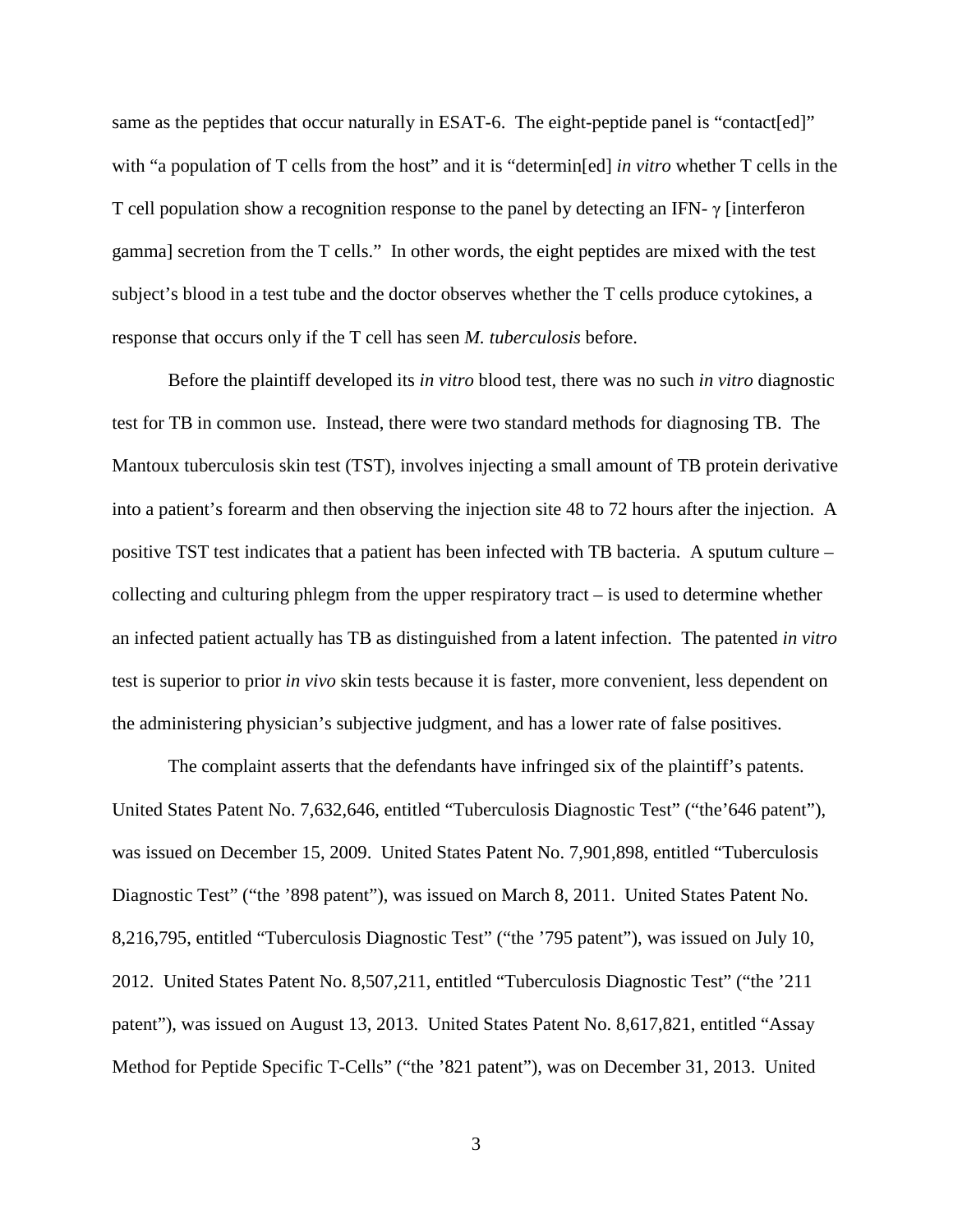States Patent No. 9,005,902, entitled "Tuberculosis Diagnostic Test" ("the '902 patent"), was issued on April 14, 2015.

## **II. DEFENDANTS' MOTION AND PLAINTIFF'S OPPOSITION**

The defendants jointly move to dismiss the complaint on the grounds that an affirmative defense they have asserted, the defense of patent invalidity, will inevitably succeed because the plaintiff's patents are drawn to non-patentable subject matter, specifically products or laws of nature. Their motion divides the claims in the patents-in-suit into "kit claims" and "method claims," and separately addresses each category.

As to the kit claims, the defendants argue that the peptides used in the plaintiff's tuberculosis test kit are naturally occurring (as part of ESAT-6) and therefore are products of nature. The defendants rely on *Association for Molecular Pathology v. Myriad Genetics, Inc.*, 133 S. Ct. 2107 (2013), where the Supreme Court held that isolated DNA sequences were not patentable, to argue that identifying, isolating and mixing together certain peptides did not change the peptide panel into something other than a product of nature.

As to the method claims, the defendants argue that the plaintiff's *in vitro* method of using the peptide panel kits to test for infection does not involve an "inventive concept" because: 1) the steps specified in the method are inherent to practicing the natural law; and 2) the testing methods are routine and conventional methods that were well known before the patents were issued. (Dkt. No. 37).

The plaintiff argues that its peptide panel is not a product of nature because the peptides are synthetic and function differently from naturally occurring ESAT-6. Specifically: 1) the peptides directly activate T-cells without the need for antigen presenting cells; 2) the plaintiff selected particular peptides from ESAT-6 rather than the whole protein; and 3) synthetic peptides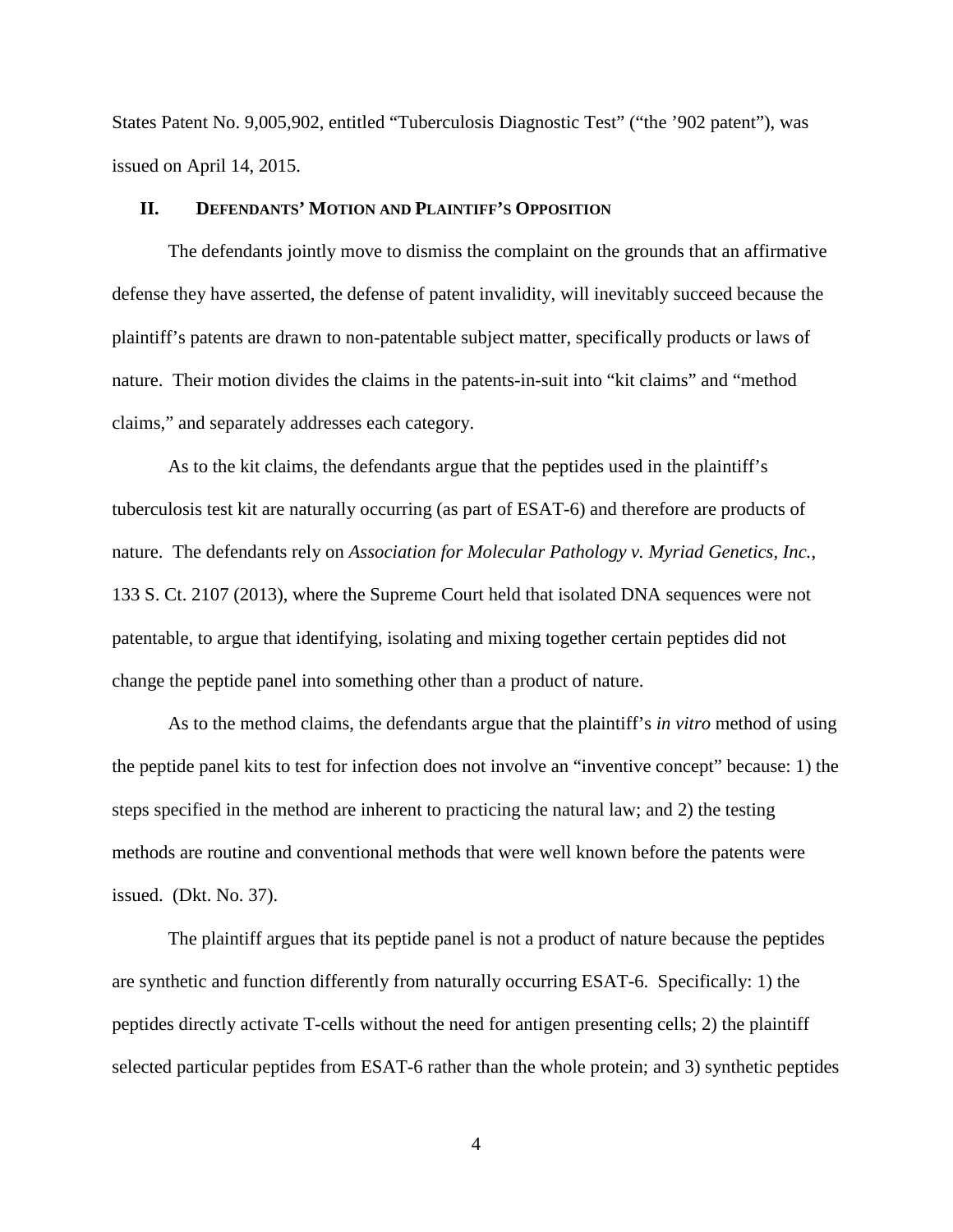elicit a T-cell response that is different from the one elicited by naturally occurring ESAT-6. The plaintiff also suggests that its *in vitro* testing method is not a product of nature because *in vitro* testing is, by definition, performed in the artificial conditions of a laboratory. The plaintiff argues that even if the peptide panel is held to be a product of nature, its method of using the panel to test for TB *in vitro* is a substantial improvement over the prevailing skin test because it is faster and yields fewer false positive results. (Dkt. No. 43). The plaintiff has submitted a declaration of a medical expert explaining why its product is an improvement over prior technology, suggesting that the plaintiff believes that this matter cannot be resolved on the pleadings. (Dkt. No. 44).

### **III. DISCUSSION**

#### **A. Legal Standard**

A defendant may move to dismiss a complaint under Federal Rule of Civil Procedure 12(b)(6) where the complaint fails to "state a claim to relief that is plausible on its face." *Bell Atl. Corp. v. Twombly*, 550 U.S. 544, 570 (2007). Though the usual basis for a 12(b)(6) motion is the plaintiff's failure to plead sufficient facts in its complaint, a motion to dismiss "may sometimes be premised on the inevitable success of an affirmative defense." *Nisselson v. Lernout,* 469 F.3d 143, 150 (1st Cir. 2006).

Here, the defendants argue that the plaintiff's patents are invalid under 35 U.S.C. § 101 because they are drawn to laws of nature, and that their affirmative defense of patent invalidity will inevitably succeed. For the defendants to obtain dismissal on this basis, the Court must find that "the only plausible reading of the patent" is one that demonstrates that the patent claims cover subject matter that is not eligible for patenting. *Ultramercial, Inc. v. Hulu, LLC*, 722 F.3d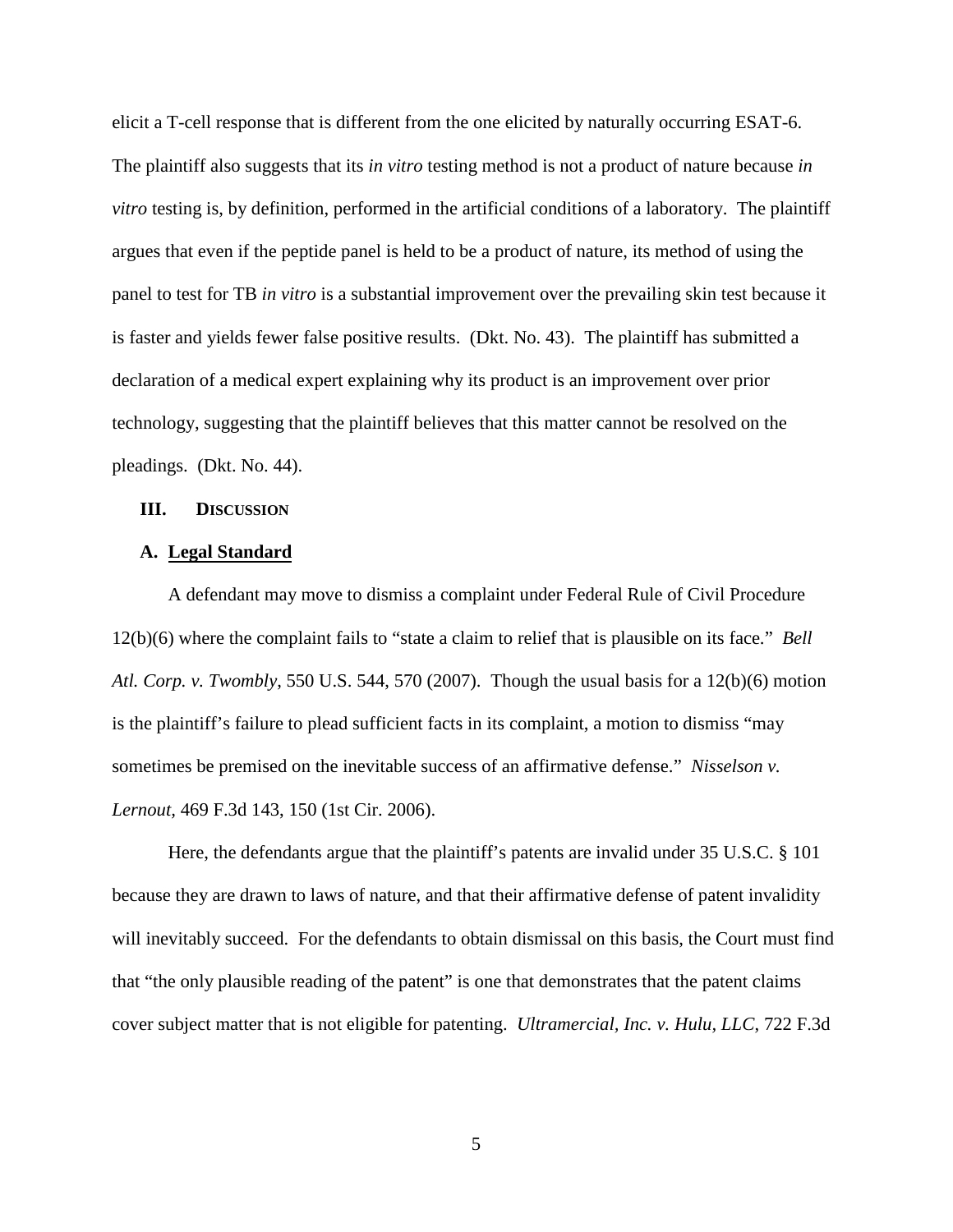1335, 1339 (Fed. Cir. 2013); *OIP Techs., Inc. v. Amazon.com, Inc.*, 788 F.3d 1359, 1364 (Fed. Cir. 2015).

## **B. Analysis**

Federal law sets out the requirements of patent eligibility. *See* 35 U.S.C. § 101. [2](#page-5-0) However, "[e]xcluded from such patent protection are laws of nature, natural phenomena, and abstract ideas." *Diamond v. Diehr*, 450 U.S. 175, 185 (1981). The underlying concern is that patents covering such elemental concepts would reach too far and claim too much, on balance obstructing rather than catalyzing innovation. But this concern must also be balanced against the risk that an overly aggressive application of these exceptions could swallow patent law entirely. Because "all inventions at some level embody, use, reflect, rest upon, or apply laws of nature, natural phenomena, or abstract ideas," the Court should not be too quick to conclude that a patent is drawn to one of these exceptions. *Mayo Collaborative Servs. v. Prometheus Labs., Inc.*, 132 S. Ct. 1289, 1293 (2012).

To balance these competing concerns, the Supreme Court in *Mayo* created a two-step inquiry for determining when an invention has patentable subject matter. *Alice Corp. Pty. Ltd. v. CLS Bank Int'l*, 134 S. Ct. 2347, 2355 (2014) (citing *Mayo Collaborative Servs.,* 132 S. Ct. 1289). First, the court determines if the asserted claims are directed at patent ineligible subject matter, such as something drawn to a law of nature. *Alice Corp. Pty. Ltd.*, 134 S. Ct. at 2355. If the subject matter is ineligible, the Court then asks, "[w]hat else is there in the claims before us?" *Mayo Collaborative Servs.*, 132 S. Ct. at 1297. "To answer that question, [the Court] consider[s] the elements of each claim both individually and as an ordered combination to determine

<span id="page-5-0"></span> <sup>2</sup> 35 U.S.C. § 101 provides that: "[w]hoever invents or discovers any new and useful process, machine, manufacture, or composition of matter, or any new and useful improvement thereof, may obtain a patent therefor, subject to the conditions and requirements of this title."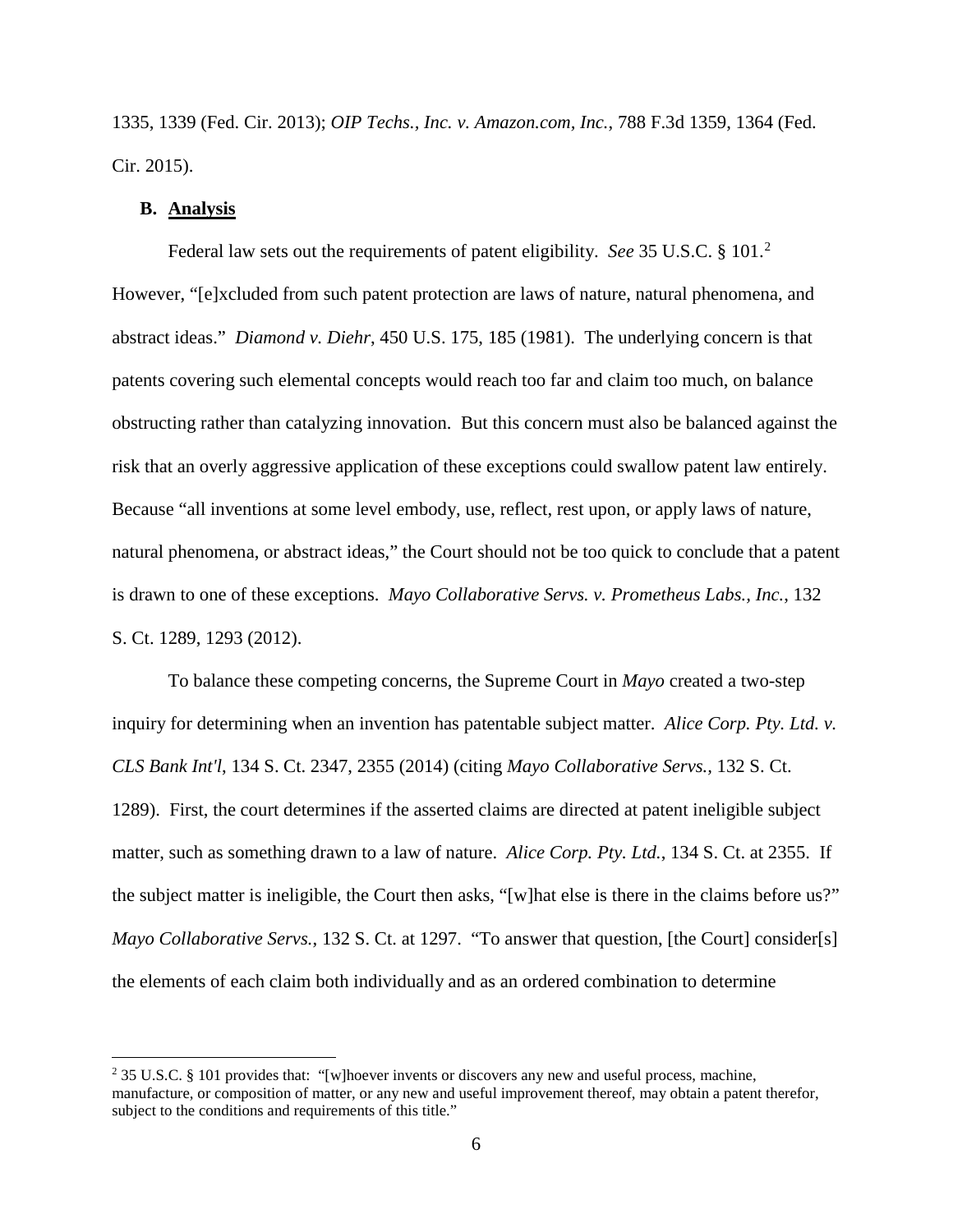whether the additional elements transform the nature of the claim into a patent-eligible application." *Alice Corp. Pty. Ltd.*, 134 S. Ct. at 2355 (internal quotations omitted). Courts commonly refer to step two of the analysis as a search for an "inventive concept," which is "an element or combination of elements" that is "sufficient to ensure that the patent in practice amounts to significantly more than a patent upon the natural law itself." *Mayo Collaborative Servs.*, 132 S. Ct. at 1294. As the Federal Circuit has recognized in the context of the abstract idea exception, "[d]istinguishing between claims that recite a patent-eligible invention and claims that add too little to a patent-ineligible . . . concept can be difficult, as the line separating the two is not always clear." *DDR Holdings, LLC v. Hotels.com, L.P.*, 773 F.3d 1245, 1255 (Fed. Cir. 2014).

### *1. The Patents are Drawn to a Law of Nature*

In this case the Court must first determine whether the claims at issue are directed to a law of nature. The Court concludes that they are. Specifically, the claims are drawn to ESAT-6, a naturally occurring protein, and the human immune system's naturally occurring response to ESAT-6.

The main consideration when determining if something is drawn to a law of nature is whether the claimed product is transformed into something different than how it exists in nature. *See Diamond v. Chakrabarty* 447 U.S. 303, 310 (1980); *Gottschalk v. Benson*, 409 U.S. 63, 70 (1972); *Funk Bros. Seed Co. v. Kalo Inoculant Co.*, 333 U.S. 127, 137 (1948). *Chakrabarty* demonstrates when subject matter is patent eligible. *See Chakrabarty,* 447 U.S. at 310. The inventors in *Chakrabarty* created a new bacterium with the ability to break down crude oil, a trait that no other bacterium possesses in nature. *Id.* This characteristic was one of "human ingenuity 'having a distinctive name, character [and] use.'" *Id.* at 309-10 (citation omitted)*. Funk*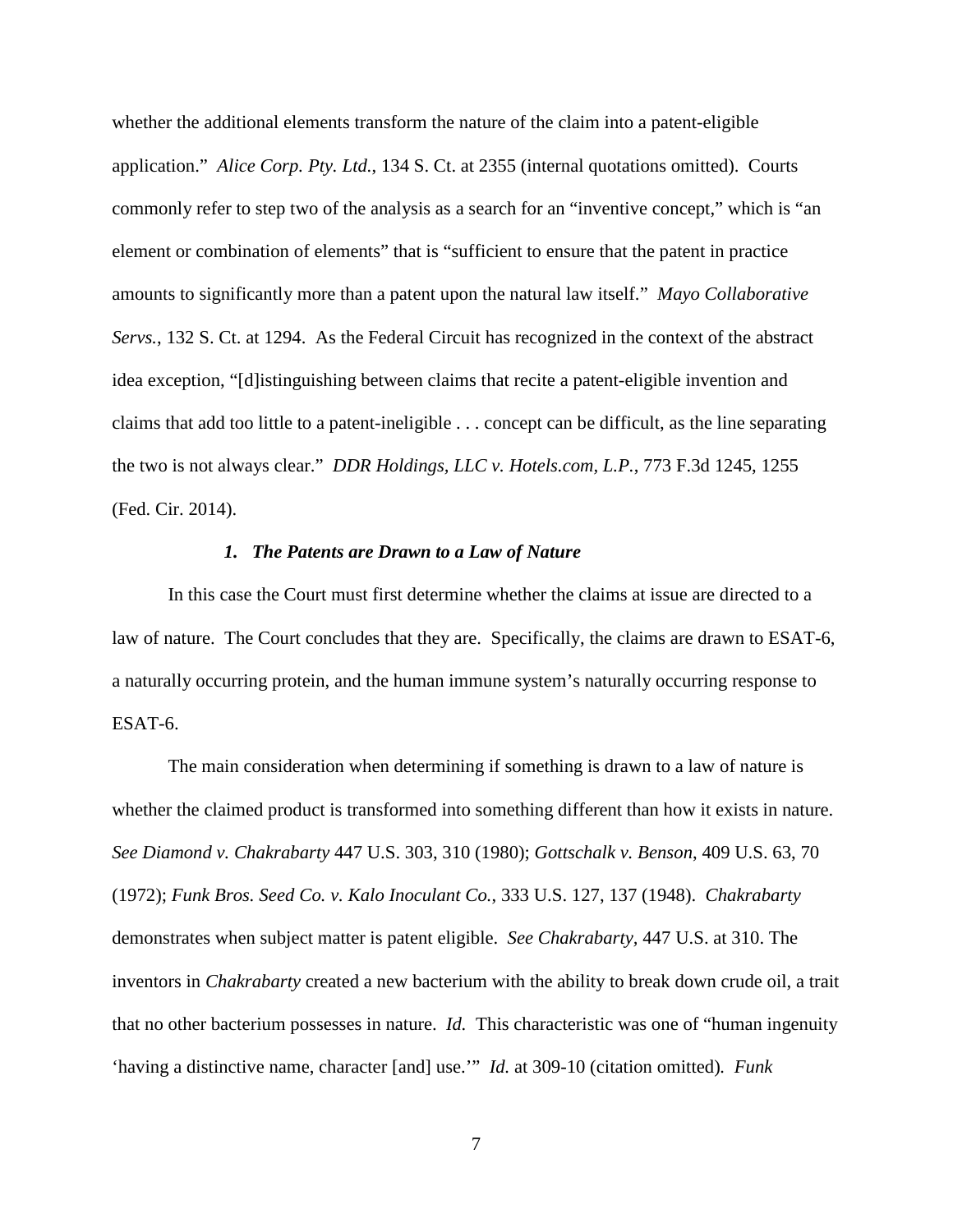*Brothers* provides further insight into determining patent-eligibility. Farmers would inoculate their crops with bacteria in order to have the nitrogen affix to the soil, but different inoculants had to be used on different crops because certain bacteria inhibited the nitrogen fixing abilities of other bacteria. *Funk Brothers*, *333* U.S. at 128-30. They discovered that six species of bacteria existed that could be mixed together but would not inhibit one another. *Id*. at 130. When mixed together, the bacteria acted differently than each would alone, but nothing was done to the individual strands of bacteria such that they were any different than they were in their naturally occurring state. *Id.* The Supreme Court found that the bacteria served the same "ends nature originally provided" and concluded that the composition of the strands was not patentable. *Id.* at 131.

In *Myriad*[3](#page-7-0) the Supreme Court addressed the isolation of DNA as patentable subject matter. *Ass'n for Molecular Pathology v. Myriad Genetics, Inc.*, 133 S. Ct. 2107, 2117 (2013). The relevant claim at issue in *Myriad* was related to the isolation of the BRCA1 and BRCA2 genes from a larger strand of DNA. *Id.* The Supreme Court found the claim to be naturally occurring because a portion of DNA is still naturally occurring even though chemical bonds have been broken in order to isolate that portion. *Id.* at 2111 ("It is undisputed that Myriad did not create or alter any of the genetic information encoded in the BRCA1 and BRCA2. The location and order of the nucleotides existed in nature before Myriad found them."). The Supreme Court additionally found the claims to not be patent eligible because they did not "rely in any way on the chemical changes that result from the isolation of a particular section of DNA." *Id.* at 2118.

<span id="page-7-0"></span> <sup>3</sup> The plaintiffs argue at length that *Myriad* and other cases holding that isolated DNA sequences are products of nature are inapplicable because DNA serves a purely "informational" function while the proteins at issue here are "functional." The Court does not find this distinction to be material. As discussed, the decision in *Myriad* turned on the fact that isolated DNA segments exist in nature, albeit as part of a larger DNA strand. As this Court reads *Myriad,* it was that fact – and not the informational function of DNA – that compelled the Supreme Court's ultimate conclusion. The Court therefore finds the reasoning of *Myriad* and other cases like it applicable and instructive here.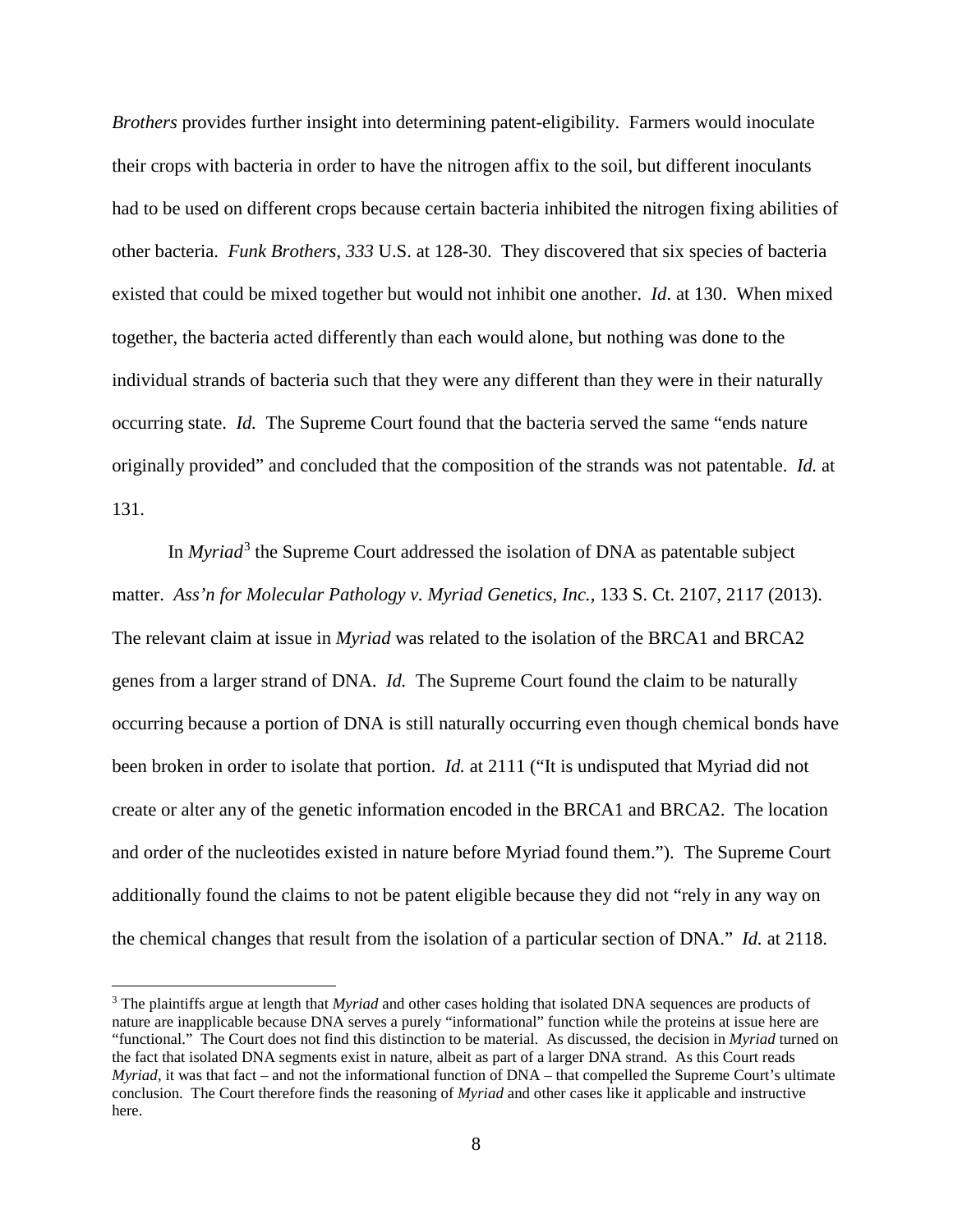As the motion to dismiss is broken down by kit and method claims, the Court's analysis accordingly addresses each argument separately.

## *a. Kit Claims*

The "kit claims" describe kits for diagnosing TB infection that are comprised of a specific panel of peptides. The kit claims are claim 7 of the `646 patent, claim 7 of the `898 patent, and claim 17 of the `795 patent. The defendants argue in reliance on *Myriad* that the peptides in question are drawn to a law of nature because they have been isolated the same way the BRCA1 and BRCA2 genes were isolated. (Dkt. No. 37). The plaintiff argues contrarily that *Myriad* supports its position because the inventors there were using the genes for the same informational purpose that they carried in the larger strand of DNA and were not relying on any chemical change that occurred. (Dkt. No. 43). In contrast, the plaintiff contends that its peptide panels do act differently when isolated from the larger ESAT-6 strand. (*Id.*)

While the Court appreciates that isolated peptides perform differently than peptides contained in an intact ESAT-6 strand, the Court does not find this fact significant to its analysis. The inquiry at step one of the *Mayo* analysis is whether the peptides are drawn to patent ineligible subject matter. Applied here, the question is whether the peptides exist in nature or whether, instead, they have been changed from their natural state. It is undisputed that the peptides have not been changed beyond the act of isolation. The Court thus finds that the isolated peptides are products of nature.

This conclusion is further bolstered by the language of the patents-at-issue, which makes it plain that the isolated peptides exist as they do in nature. For example, the `646 patent states, "the inventors have found *8 peptides from the ESAT-6 protein of M. tuberculosis* which are recognized by the T cells of a high proportion of patients with tuberculosis." (emphasis added).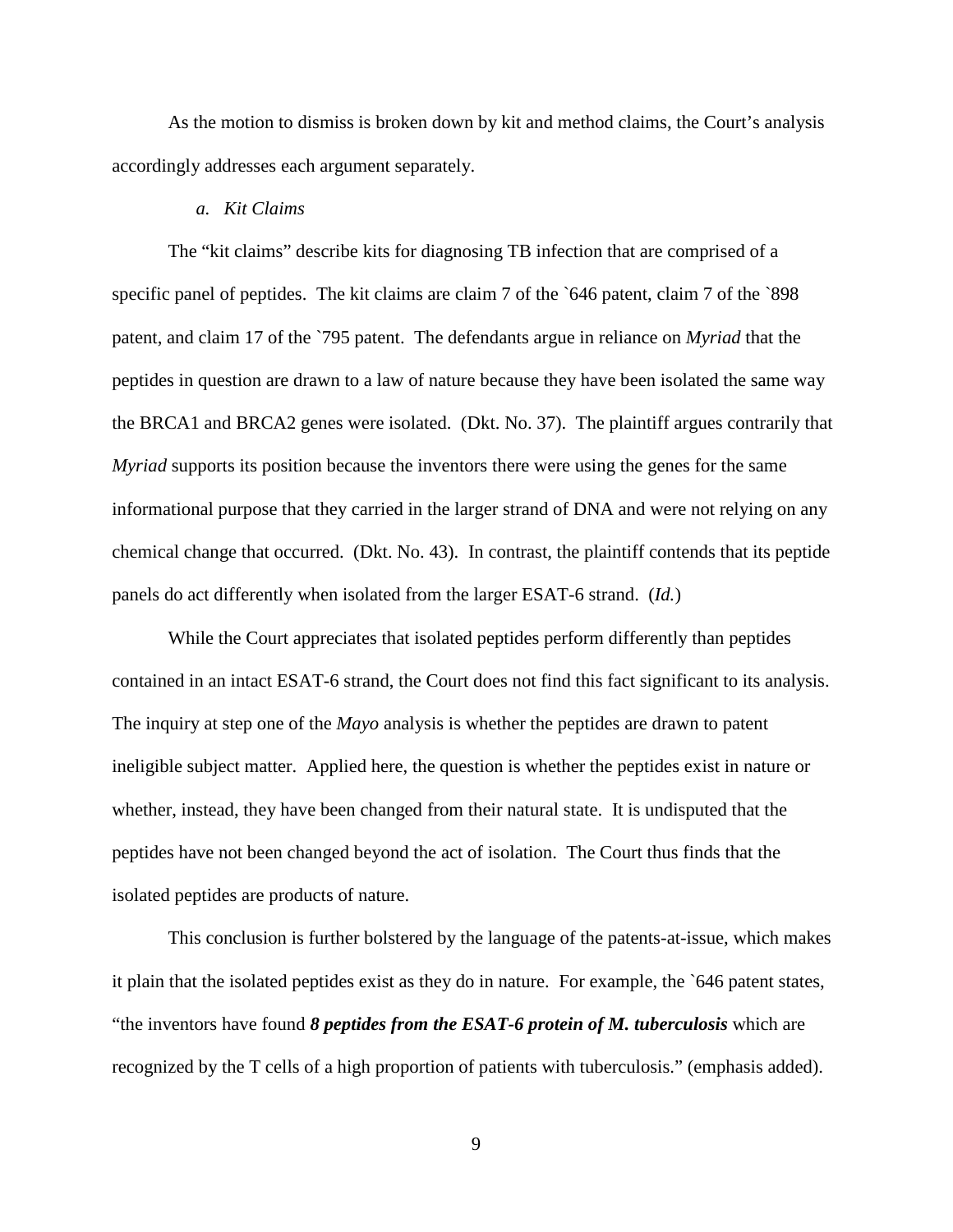This language is also found in the '898 Patent, the '795 Patent, the '211 Patent, and the '902 Patent. Though the peptides used in the panel are synthetically created, this language confirms that their makeup is wholly based upon the structure of ESAT-6, which is naturally occurring.

## *b. Method Claims*

The method claims are claim 1 of the `211 panel, claim 1 of the `902 patent, and claims 1 and 6 of the `821 panel. They describe a method for using the peptide panel kits to conduct an *in vitro* test for TB infection. The method claims teach that T-cells from the patient can be contacted with the peptide panel kit and then tested for IFN- $\gamma$ , which will be naturally produced by the body in patients who have previously been infected with TB.

When the peptide panel kit is used to test for TB infection, the isolated peptides do act differently than ESAT-6 in certain respects. Specifically, the isolated peptides are able to obtain a response from CD4 T-cells and CD8 T-cells, while ESAT-6 only obtains a response from CD4 T-cells. The isolated peptides are also capable of binding to the T-cells without an antigenpresenting cell or MHC cells, both of which are required when the reaction occurs in the body.

Despite these differences in how the immune system reaction occurs, however, the end result of both reactions is the same, the body's production of IFN- $\gamma$ . The Court thus concludes that the plaintiff's method claims are drawn to a law of nature: T-cells that have previously been exposed to *M. tuberculosis* will excrete IFN- γ.

### *2. The Claimed Inventions Involve an "Inventive Concept"*

Moving on to step two of the *Mayo* analysis, the issue is whether the plaintiff's invention, which "focuses upon the use of a natural law," is nonetheless patent-eligible because it "also" contains other elements or a combination of elements . . . sufficient to ensure that the patent in practice amounts to significantly more than a patent upon the natural law itself." *Mayo*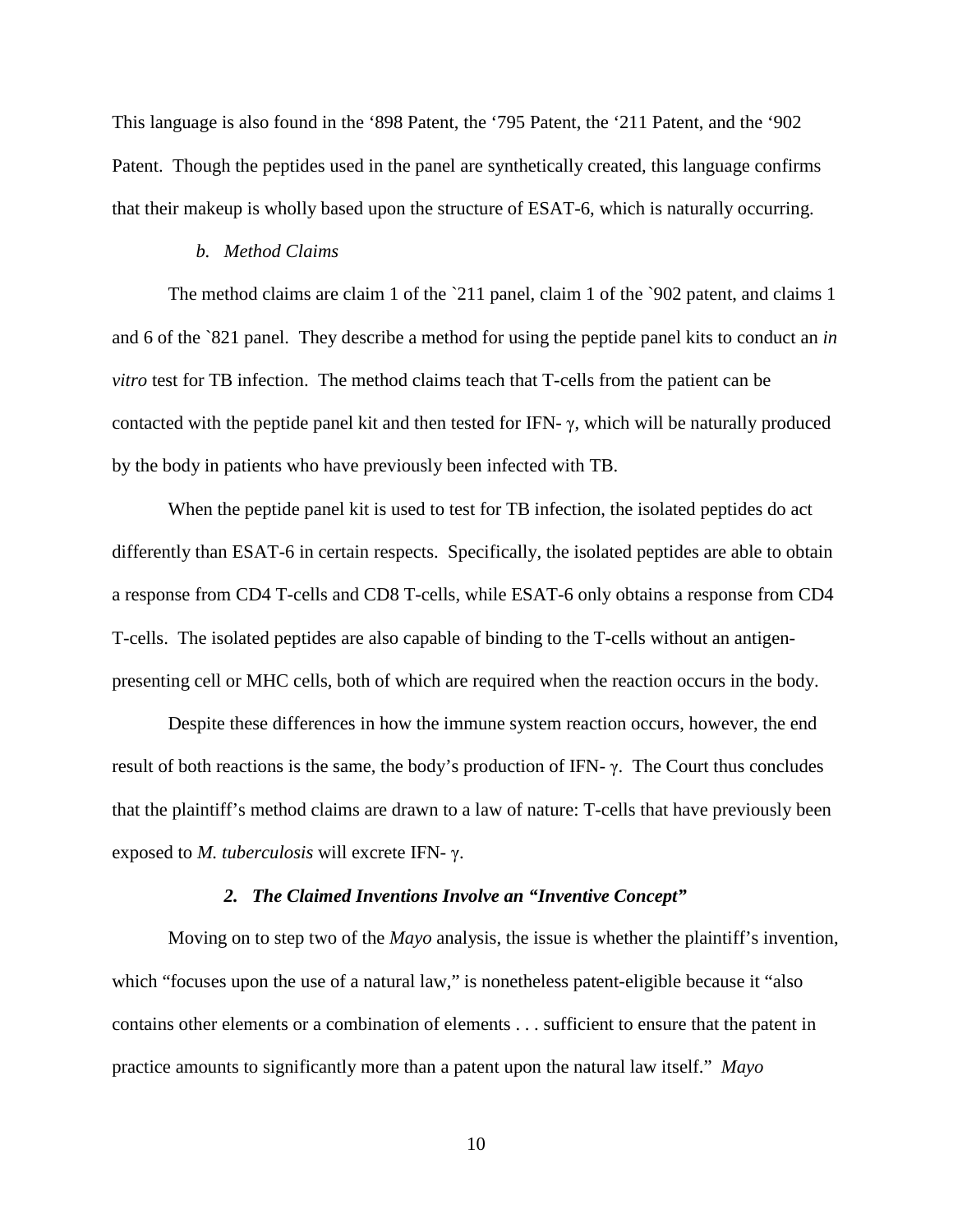*Collaborative Servs.*, 132 S. Ct. at 1294. In order to be considered inventive, a concept must go beyond "well-understood, routine, conventional activity, previously engaged in by those in the field." *Id*. at 1299. An invention that "improve[es] an existing technological practice," or "solve[s] some technological problem in conventional industry practice" fits this definition. *Alice Corp. Pty. Ltd.*, 134 S. Ct. at 2358; *Versata Dev. Group., Inc. v. SAP Am., Inc.*, 793 F.3d 1306, 1334 (Fed. Cir. 2015) (both differentiating their facts from *Diehr*, 450 U.S. 175, where the patented invention improved on existing technology); *cf. Mayo Collaborative Services*, 132 S. Ct. at 1298 (patent that identified a law of nature -- what metabolite range indicated an overdose of a drug versus an under-dose – and directed physicians to test patients' blood metabolite levels lacked an inventive concept because blood metabolite level tests were routine even before the patent-holder discovered the precise metabolite levels that should be tested for).

Here, the plaintiff has discovered a law of nature – namely which specific peptides in ESAT-6 are most likely to induce a recognition response by the T-cells of patients who have TB without creating false positive responses by the T-cells of those who have merely been vaccinated. The question therefore is whether plaintiff's process of combining its panel of selected peptides with a patient's blood in a test tube and then measuring cytokine production is an inventive process that adds enough to the natural law to bring the patent claims into the realm of patentable material. The plaintiff's complaint alleges that Oxford's patented inventions provide a "faster and more reliable method of diagnosing TB infection," than the conventional means available at the time of the invention," the TST and sputum culture. (Dkt. No. 1). The patents-in-suit state that the only TB tests in "general use" before the plaintiff's invention were the TST and sputum culture. (*Id*.). Accepting these allegations as true, the Court finds that the patented invention improves on existing methods for diagnosing TB by making diagnosis more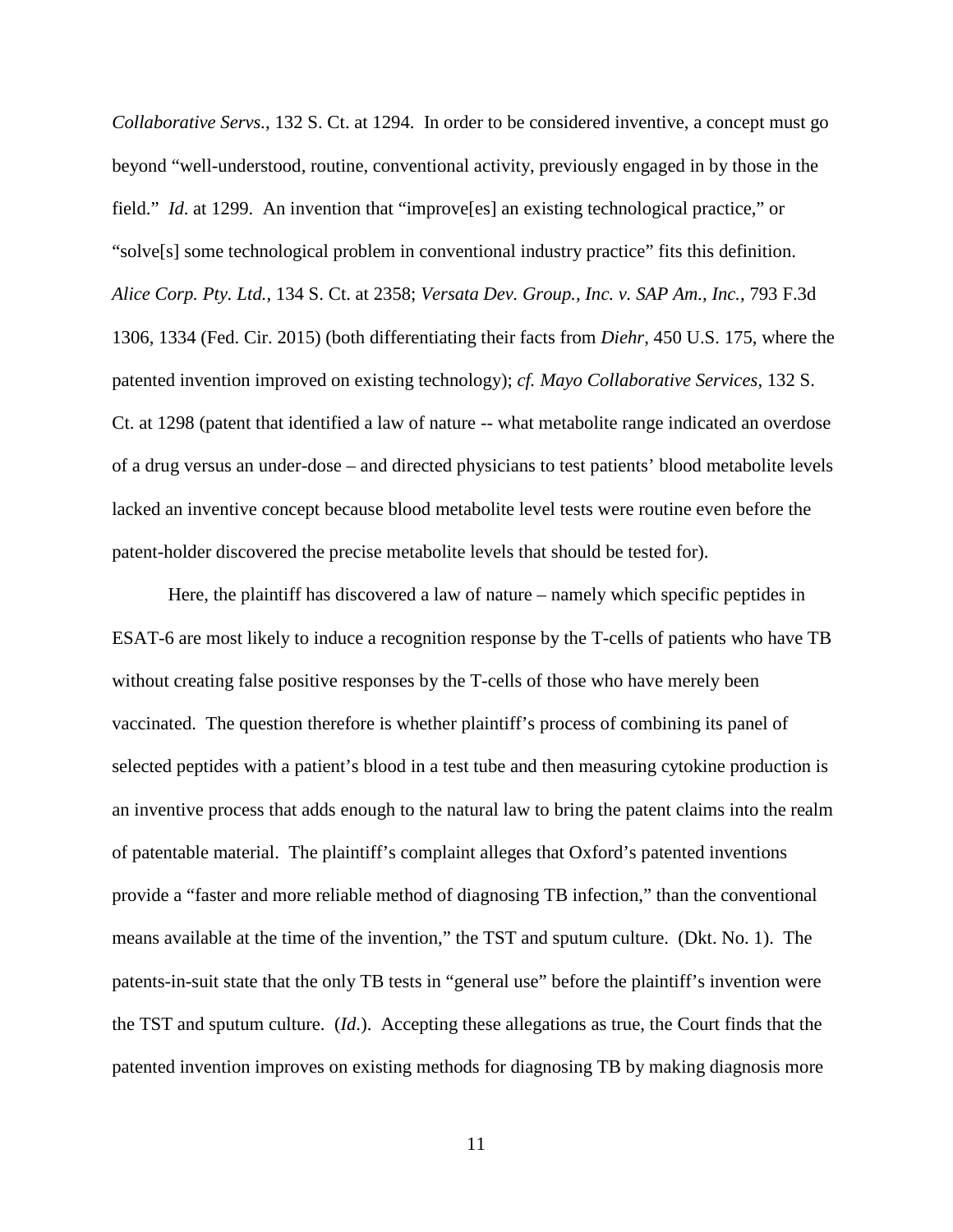convenient, less dependent on a physician's subjective interpretation of results, and more accurate. There is thus a plausible reading of the patents by which one could find that the plaintiff's *in vitro* tuberculosis test involves an inventive concept.

The Court understands that the defendants dispute both the plaintiff's claims construction and the extent to which *in vitro* tests similar to the plaintiff's were in use before the patents-insuit were issued. But these arguments are premature at the motion to dismiss stage, where the court must "accept[] as true all well-pleaded facts, analyz[e] those facts in the light most hospitable to the plaintiff's theory, and draw<sup>[]</sup> all reasonable inferences for the plaintiff." *Hutcheson v. Blackstone Med., Inc*., 647 F.3d 377, 383-84 (1st Cir. 2011).

At this early juncture, the Court concludes that the *in vitro* aspect of the plaintiff's tuberculosis test is an "inventive concept" because it improves on prior methods of detecting tuberculosis infection. It follows that the method claims, which describe the *in vitro* test, are potentially drawn to patentable subject matter. In contrast, the kit claims only describe the peptide panel itself and do not involve the "inventive concept" of an *in vitro* test, and thus are not drawn to patentable subject matter.

#### **IV. CONCLUSION**

Based upon the foregoing, the Court recommends that the defendants' motion to dismiss be ALLOWED insofar as it seeks dismissal of the plaintiff's claims for infringement of the kit claims, and DENIED in all other respects. The parties are hereby advised that under the provisions of Federal Rule of Civil Procedure 72(b), any party who objects to this recommendation must file specific written objections thereto with the Clerk of this Court within 14 days of the party's receipt of this Report and Recommendation. The written objections must specifically identify the portion of the proposed findings, recommendations, or report to which